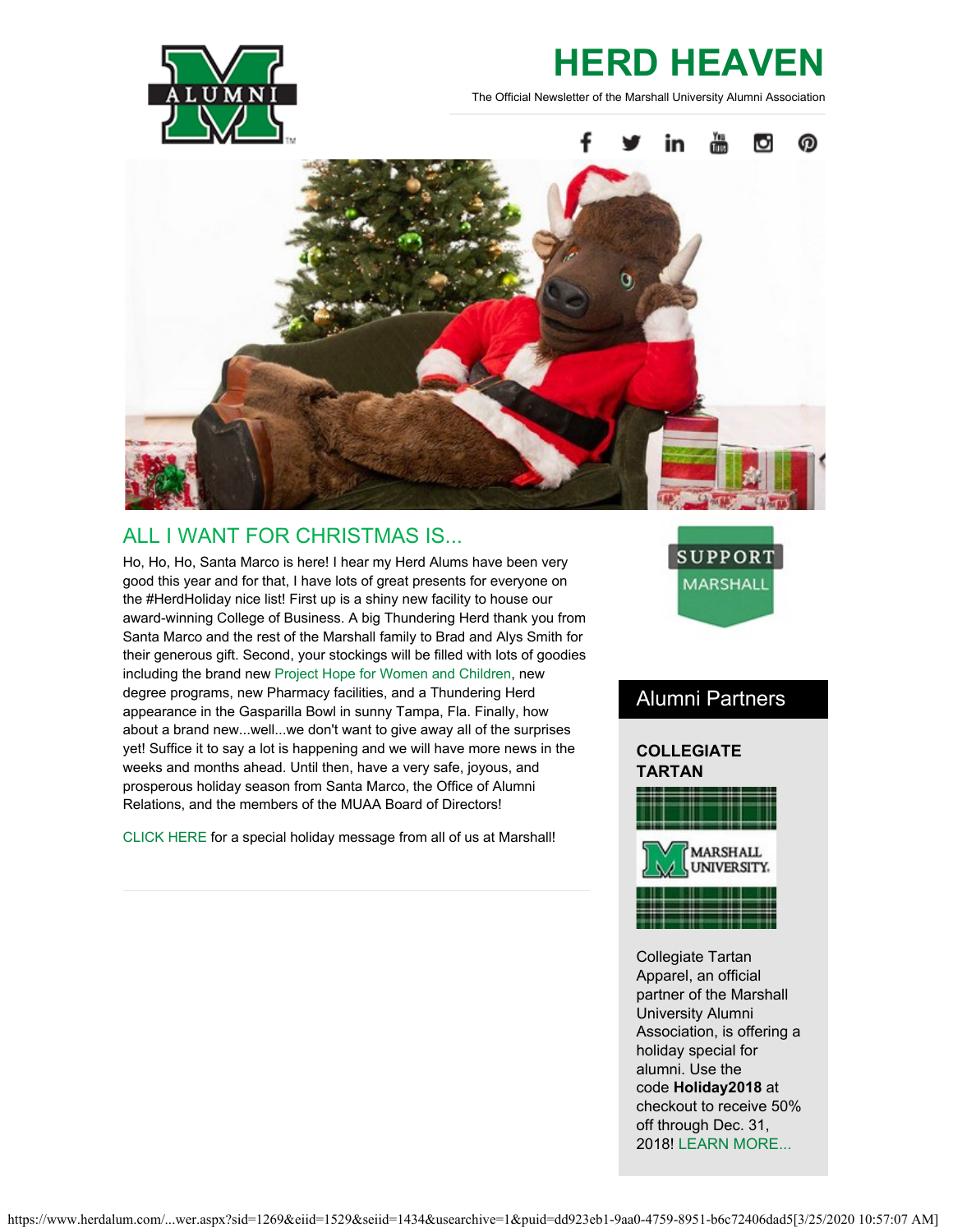

#### **UNIVERSITY RECEIVES \$25 MILLION GIFT**

Marshall University President Jerome A. Gilbert recently announced alumnus and Intuit Chariman and CEO Brad D. Smith and his wife, Alys Smith, have made a \$25 million gift to the university's Lewis College of Business.

Gilbert said the Smiths' gift - one of the largest in Marshall's history - is "transformational" and will provide new and dynamic opportunities for current and future business students.

#### [READ MORE...](https://www.marshall.edu/ucomm/2018/11/08/marshall-university-receives-25-million-gift-for-college-of-business/)



#### **PRESIDENTIAL COMMITTEE TO EXAMINE BUILDING NAMES**

A Presidential Committee to examine building names has been formed in response to an inquiry from a student about the naming of Jenkins Hall and its association with a Confederate Civil War general.

You can make your voice heard on this topic until Dec. 14 by clicking on the link below.



www.htswr.com 3692 Rt. 60 E - Barboursville

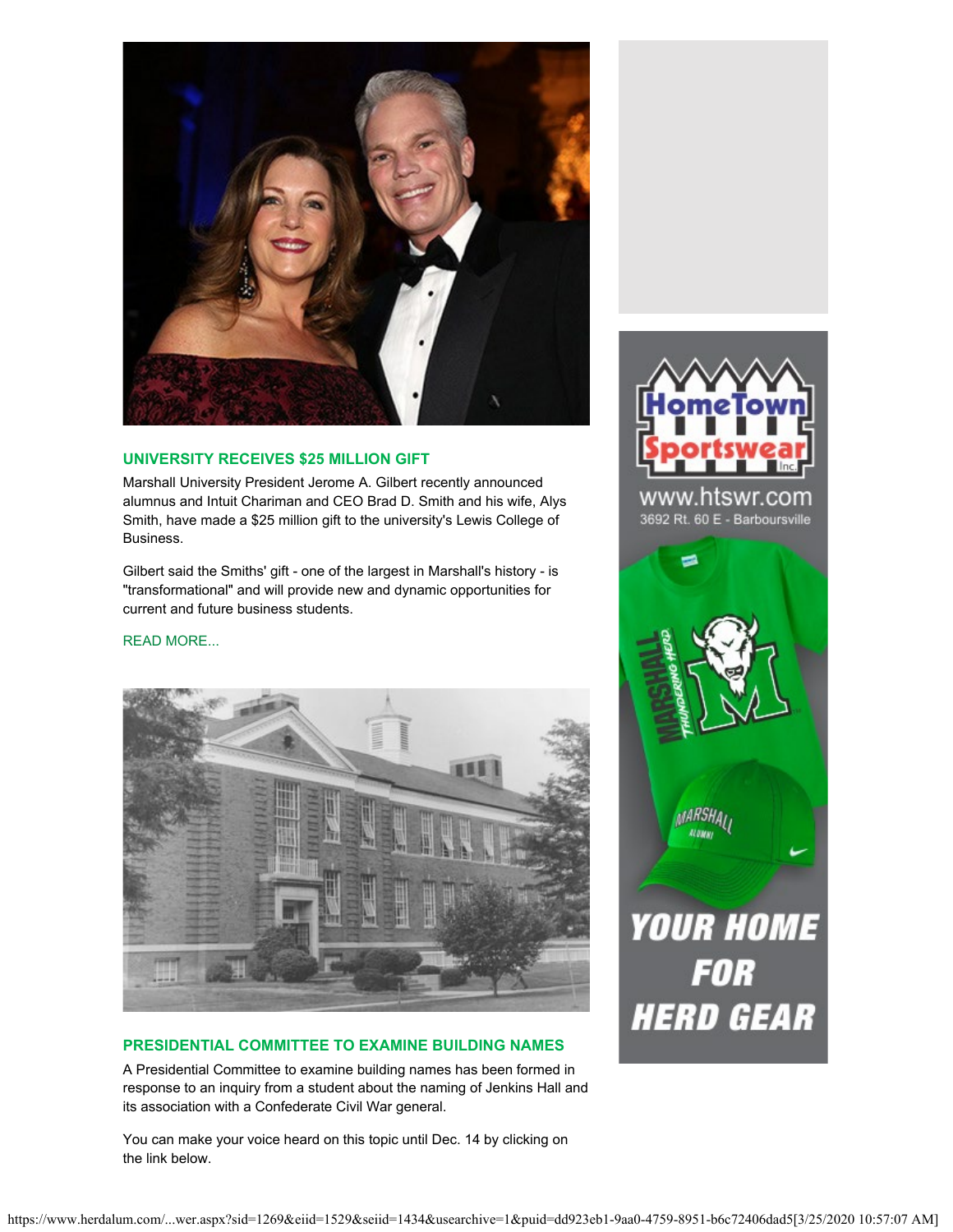#### [LEARN MORE...](https://www.marshall.edu/president/building-names/)

## Alumni News



#### **ALUMNI AWARD NOMINATIONS ACCEPTED THROUGH JANUARY 1**

Do you know someone deserving of an alumni award from Marshall University? Nominate them today! [LEARN MORE...](https://www.herdalum.com/s/1269/index.aspx?sid=1269&gid=1&pgid=1006)

## **MU ANNUAL DAY AT THE CAPITOL SET FOR JAN 14**

Marshall University is once again set to take over the WV State Capitol for Marshall University Day! We hope to see you there. [LEARN MORE...](https://www.herdalum.com/s/1269/index.aspx?sid=1269&gid=1&pgid=836)

# Campus News



#### **WINTER GRADUATION THIS SATURDAY**

Marshall's 2018 **Winter** Graduation will take place on Saturday, Dec. 15 at the Big Sandy Superstore Arena honoring more than 1,200 students [READ MORE...](https://www.marshall.edu/ucomm/2018/11/29/marshall-announces-winter-commencement/)



#### **MARSHALL NAMED A BEST BUSINESS SCHOOL**

Marshall's College of Business has been ranked as an outstanding business school, according to The **Princeton** Review [READ MORE...](https://www.marshall.edu/ucomm/2018/12/04/marshall-university-named-a-best-business-school-by-the-princeton-review/)



### **GOVERNOR APPOINTS THREE TO BOARD OF GOVERNORS**

West Virginia Gov. Jim Justice has appointed three people to the Marshall University Board of Governors, William A. Smith Jr., Geoffrey S. Sheils and H. Toney Stroud [READ MORE..](https://www.marshall.edu/ucomm/2018/11/15/governor-appoints-three-new-members-to-marshall-board-of-governors/).



#### **MARSHALL-WVU LAUNCH CENTER FOR CONSUMER LAW AND EDUCATION**

Marshall has teamed with WVU to establish the Center for Consumer Law and Education, the only center of its kind on the East Coast [READ MORE...](https://www.marshall.edu/ucomm/2018/11/30/marshall-and-wvu-launch-center-for-consumer-law-and-education/)

## Discover how Nationwide's suite of solutions can help protect your financial future.

For your

side.

protecting

what matters



# Upcoming Events



#### **MARSHALL VS. USF**

Marshall battles the USF Bulls in the Bad Boy Mowers Gasparilla Bowl... [LEARN MORE](https://herdzone.com/sports/2018/9/11/tickets-mars-tickets-m-footbl-bowl-central.aspx)





**MU DAY AT THE**



#### https://www.herdalum.com/...wer.aspx?sid=1269&eiid=1529&seiid=1434&usearchive=1&puid=dd923eb1-9aa0-4759-8951-b6c72406dad5[3/25/2020 10:57:07 AM]